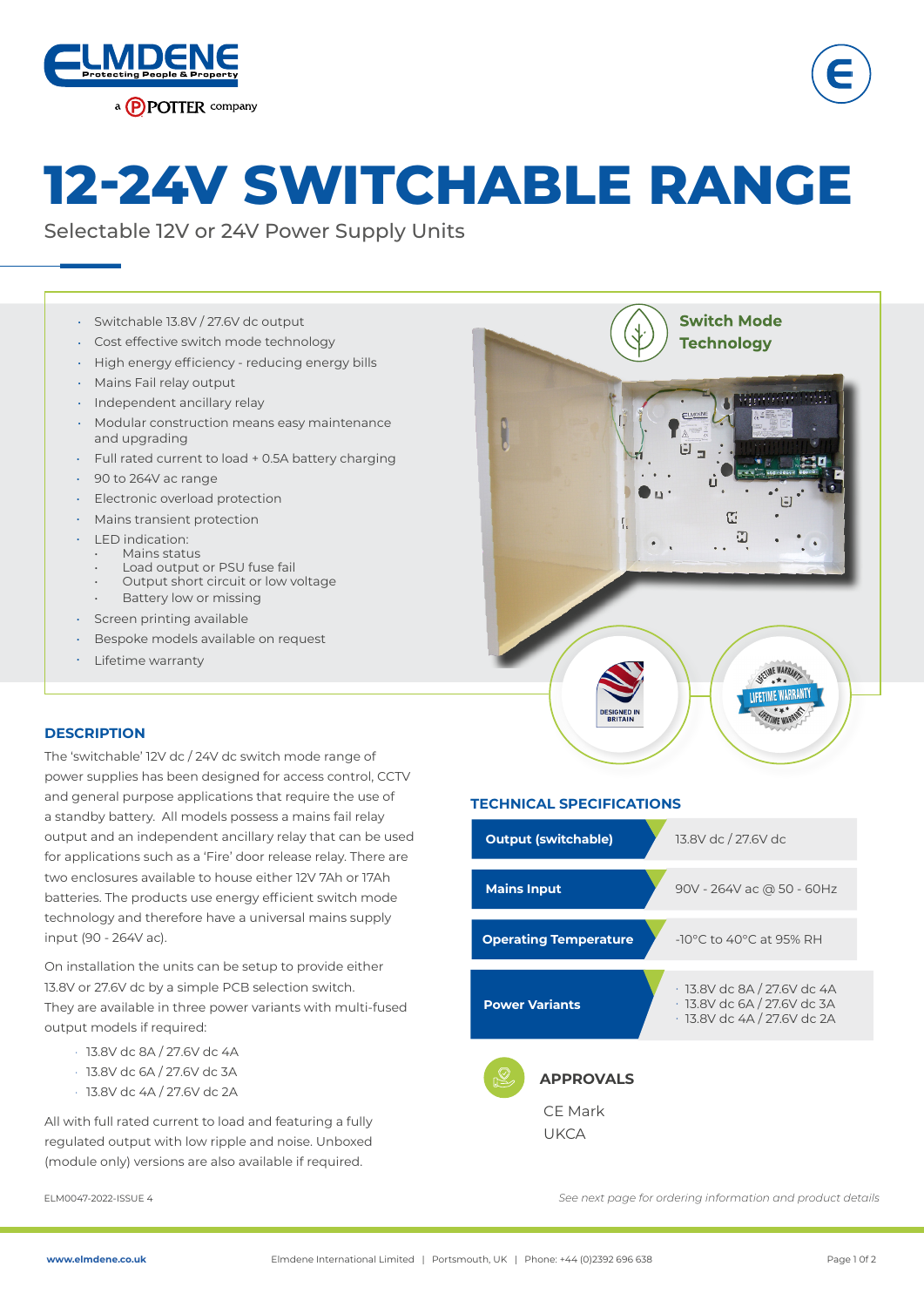



### **C ENCLOSURE**



**PART NO** G1224-42N-C

**PART NO**

**PART NO**

**PART NO**

### **DESCRIPTION**

13.8V dc, 4A / 27.6V dc, 2A 275H x 330W x 80D (mm) Max battery 12V Mode ( 1 x 12V 7Ah) Max battery 24V Mode ( 2 x 12V 7Ah)

### **DESCRIPTION**

G1224-63N-C 13.8V dc, 6A / 27.6V dc, 3A 275H x 330W x 80D (mm) Max battery 12V Mode ( 1 x 12V 7Ah) Max battery 24V Mode ( 2 x 12V 7Ah)

### **DESCRIPTION**

G1224-84N-C 13.8V dc, 8A / 27.6V dc, 4A 275H x 330W x 80D (mm) Max battery 12V Mode (1 x 12V 7Ah) Max battery 24V Mode ( 2 x 12V 7Ah)

### **PART NO DESCRIPTION**

G1224-84N-4-C 13.8V dc, 8A / 27.6V dc, 4A 275H x 330W x 80D (mm) Max battery 12V Mode ( 1 x 12V 7Ah) Max battery 24V Mode ( 2 x 12V 7Ah) 4-way Fused Outputs

### **DESCRIPTION**

G1224-84N-8-C 13.8V dc, 8A / 27.6V dc, 4A 275H x 330W x 80D (mm) Max battery 12V Mode ( 1 x 12V 7Ah) Max battery 24V Mode ( 2 x 12V 7Ah) 8-way Fused Outputs

### **H ENCLOSURE**



**PART NO** G1224-84N-H **DESCRIPTION**

13.8V dc, 8A / 27.6V dc, 4A 420H x 420W x 180D (mm) Max battery 12V Mode (1x 12V 38Ah) Max battery 24V Mode ( 2 x 12V 38Ah)

ELM0047- 2022 -ISSUE4